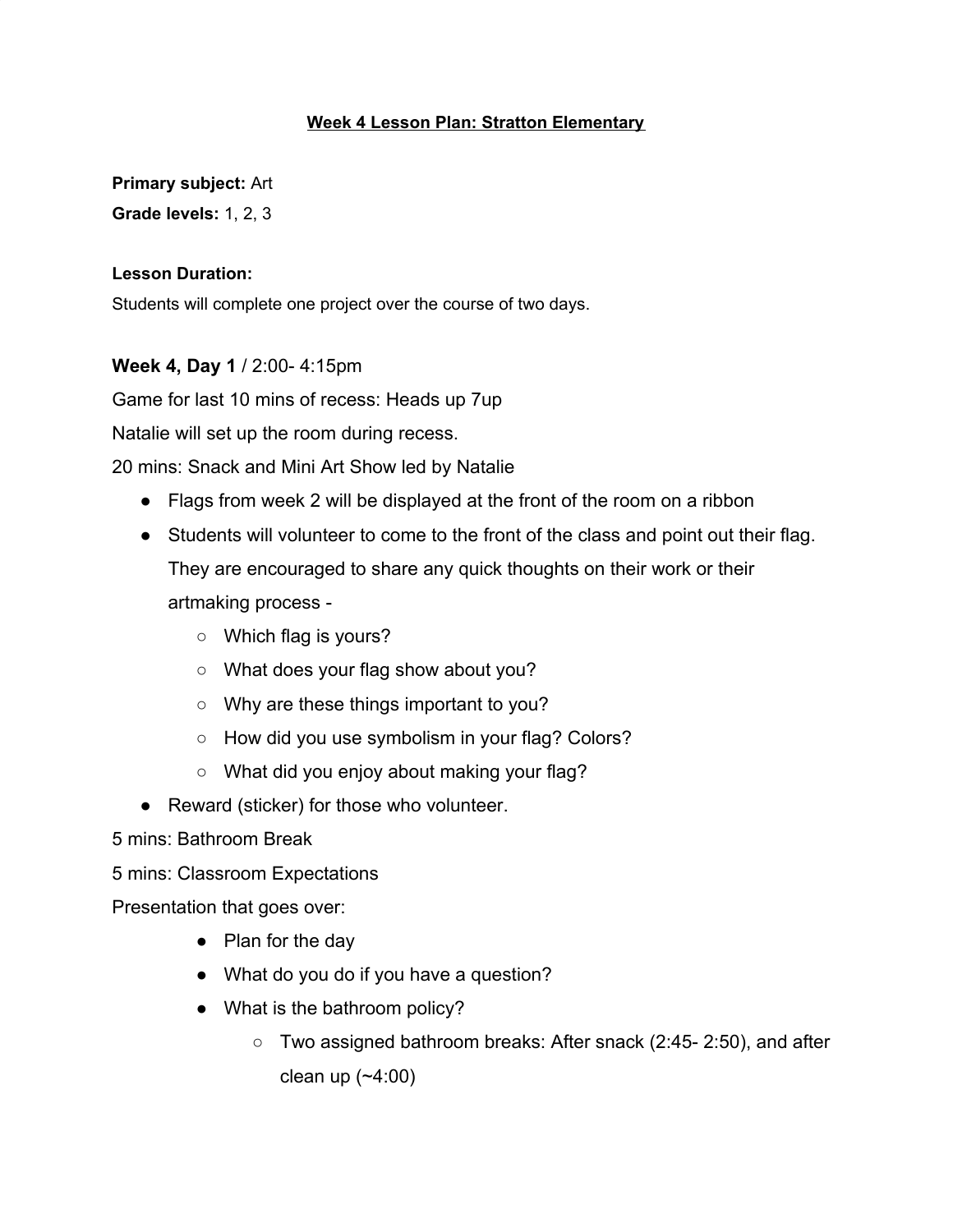- Needs to ask the teacher before you go
- Designated teacher for the week
- When we want your attention, what do we do?
	- Go over attention grabbers
- How do we get ready to work?
- After snack- throw away trash, clear your desk
- 15 mins: VTS Activity (Presentation) led by Natalie





- **Theaster Gates**
- VTS QUESTIONS (Lights off, students will come sit on the carpet)
	- What do you see?
	- What do you notice about this house?
	- What might make this house different from others?
	- Have you ever seen a house like this?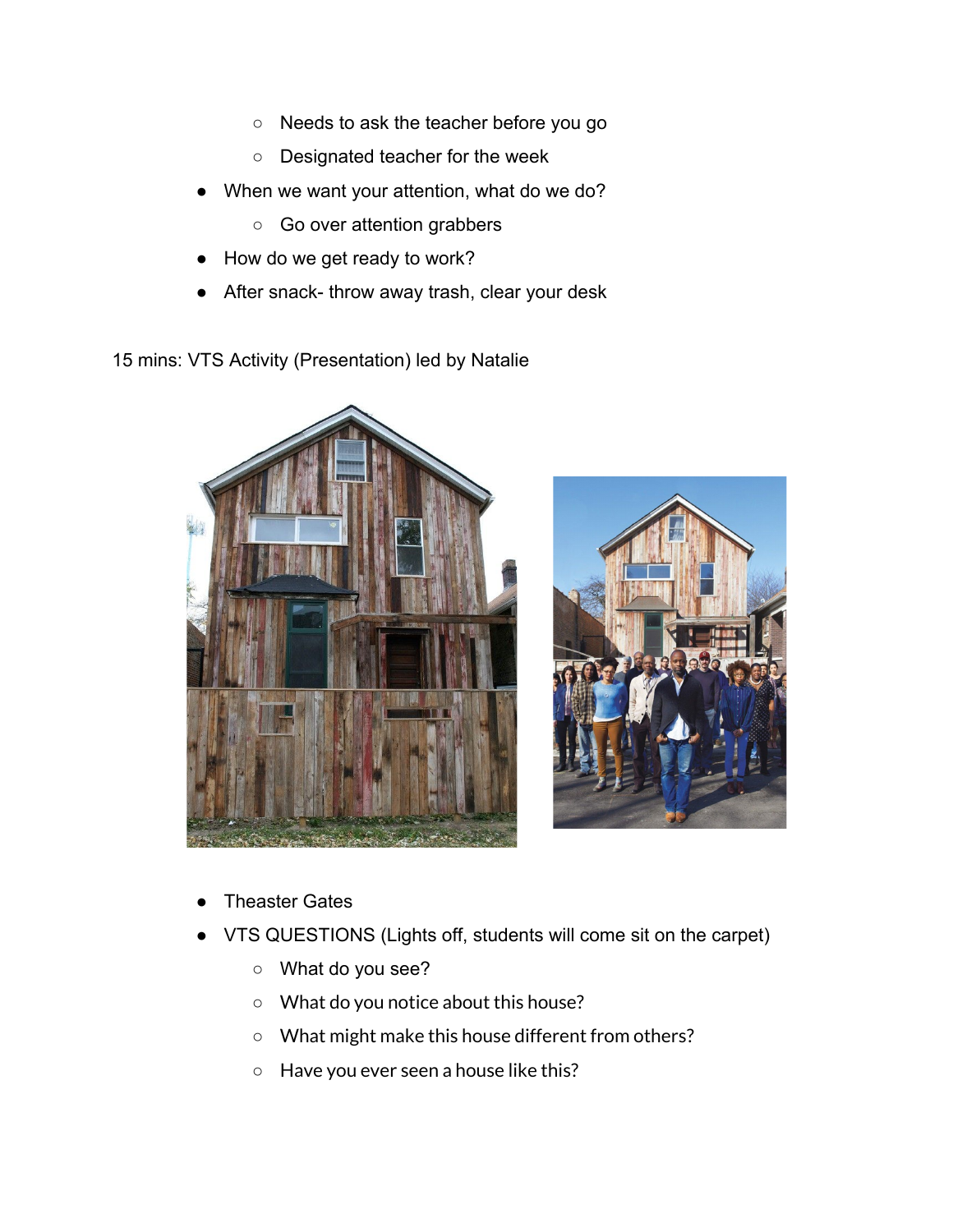- Do you think somebody lives in this house? Who do you think lives here?
- Would you want to live in this house?
- Where could this house be located?
- Why might it look this way?
- How does the house make you feel?
- Why/how can this house be considered artwork?
- How he relates : This house was built by Theaster Gates. He is a community based artist from Chicago, IL. Now, it may look old and drabby on the outside, but on the inside is an amazing place. People in the community can come here to hangout and have meetings, you could go here to see a play or a concert, you could watch a movie here, you can even check out a book from the library in this house! This house has gotten so popular that celebrities even come here!
- Why would Theaster do this? Well, the house before was an abandoned, empty building, and now, he made it into something useful. Gates focuses on the south side of Chicago where he reshapes and revitalizes abandoned buildings.
- All of Theaster Gates's art is about one thing making people's lives better. He rebuilds/redesigns buildings in poor areas of cities. He does this in lots of ways; from doing up old empty buildings so that they become something useful, to organising conferences and other events where people can meet to discuss ways of making society better. This type of art is called socially engaged practice. Socially engaged artists collaborate with other people or communities to try and fix problems and improve people's lives.
- Theaster Gates grew up making pottery. One day at his home in Chicago, he had trouble coming up with an idea of what kind of pot to make. His house was already filled with hundreds of pots- from teapots to flowe pots- he's made every kind of pot you could ever imagine! Frustrated, he got up from his seat and decided to go for a walk to get a breath of fresh air and maybe get some inspiration from being outside. As he walked down the block of his own neighborhood, what he saw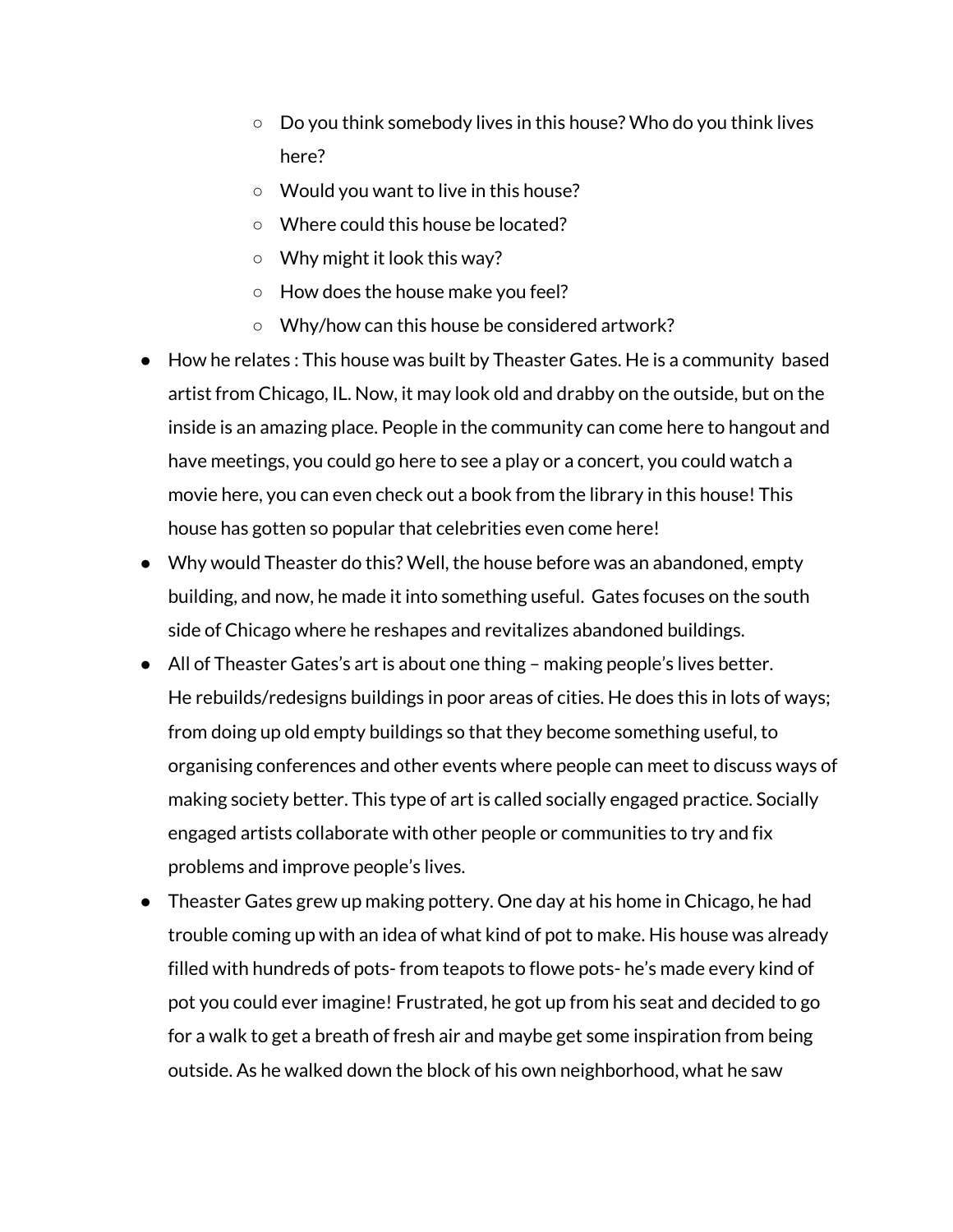around him wasn't inspiring at all. There were no children outside playing if thought it was a beautiful Spring day. There were no cars parked on the street, in fact, it seemed like there was nobody home in every house he passed. He couldn't look into the houses to see if anybody was home because the windows were boarded up with wood. Has anyone seen a house or building that had wood in the windows? Theaster also noticed that some of these houses had roofs with holes in them and the paint that had once covered the houses were chipping away.. There were parks in his neighborhood Theaster could play at, but the swings were all broken and the slides were all rusty. As Theaster turned around to go back home, he thought to himself, What happened to these houses? How long have they been empty? Where did my neighbors go? Why did they all of a sudden decide to leave? Looking at all of these abandoned buildings in Theaster's neighborhood made him sad. He wanted to do something about it, he wanted his neighbors and friends to come back. He wanted to be able to play on the playground. Being the creative artist Theaster is, a light bulb went off in his head and he ran back home with a very ambitious plan in mind. He wanted to turn these dilapidated old buildings into creative playgrounds, where he could slide down colorful winding slides and swing on swings and monkey bars and seesaws. Theaster's mom liked his idea, and together they sold all the pots he ever made and used the money to buy all the old, empty houses in his neighborhood. With the help of his parents and some friends from school, Theaster turned one house into a "movie theater", where he and his friends could go watch movies. Another house he turned into an indoor jungle gym, where he and his friends jumped from rope to rope and played hide and seek. and another house was made into a huge library with thousands of books! One house he even turned into a tree house where he and his friends had secret meetings! As more and more people heard about what Theaster did to his neighborhood, more people wanted to join the fun! Theaster did something good for his town because he built new, safe, spaces in the community for the kids to play in. They didn't have to worry about rusty slides and squeaky swings. This relates to our project because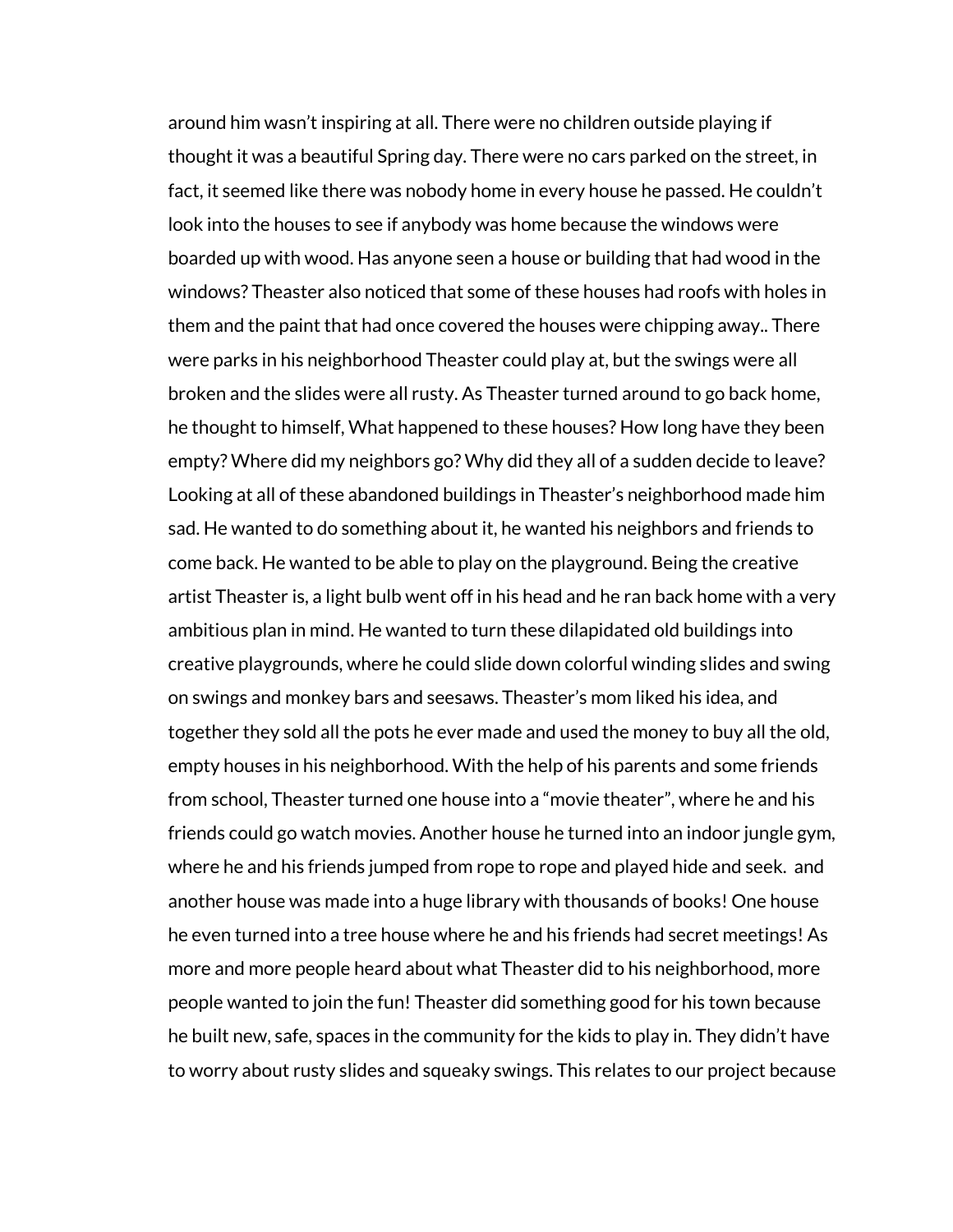we want you to do what Theaster did for his neighborhood, We want you to transform, or change a place in your community to make it more useful and fun.

Show youtube video for two minutes from 1:50-3:55

[https://www.youtube.com/watch?v=j3izd9U9xm](https://www.youtube.com/watch?v=j3izd9U9xm4)

Room for a few comments about what they watched in the video.

• What did you like about the video?

20 mins: Introduce first concept of posters

- Presentation with detailed instructions
- Each student will receive watercolor paper with a template for an empty house
- Encourage each student to think about spaces differently, as potential for change
- Stresses how each place is capable of transformation, how that transformation can affect the communities around them
- Give opportunity for kids to share a story about a place they've witnessed transform, how places reflect their surroundings etc
- We can change as people and impact those around us as well
- Amanda Broward Chromotopia

Guiding questions:

- Why did we choose to create posters?
- What is the significance of displaying them?
- How will you transform your empty space?
- How could this place impact the community around it?

# 25 min: Work time

● Begin sketching with watercolor pencils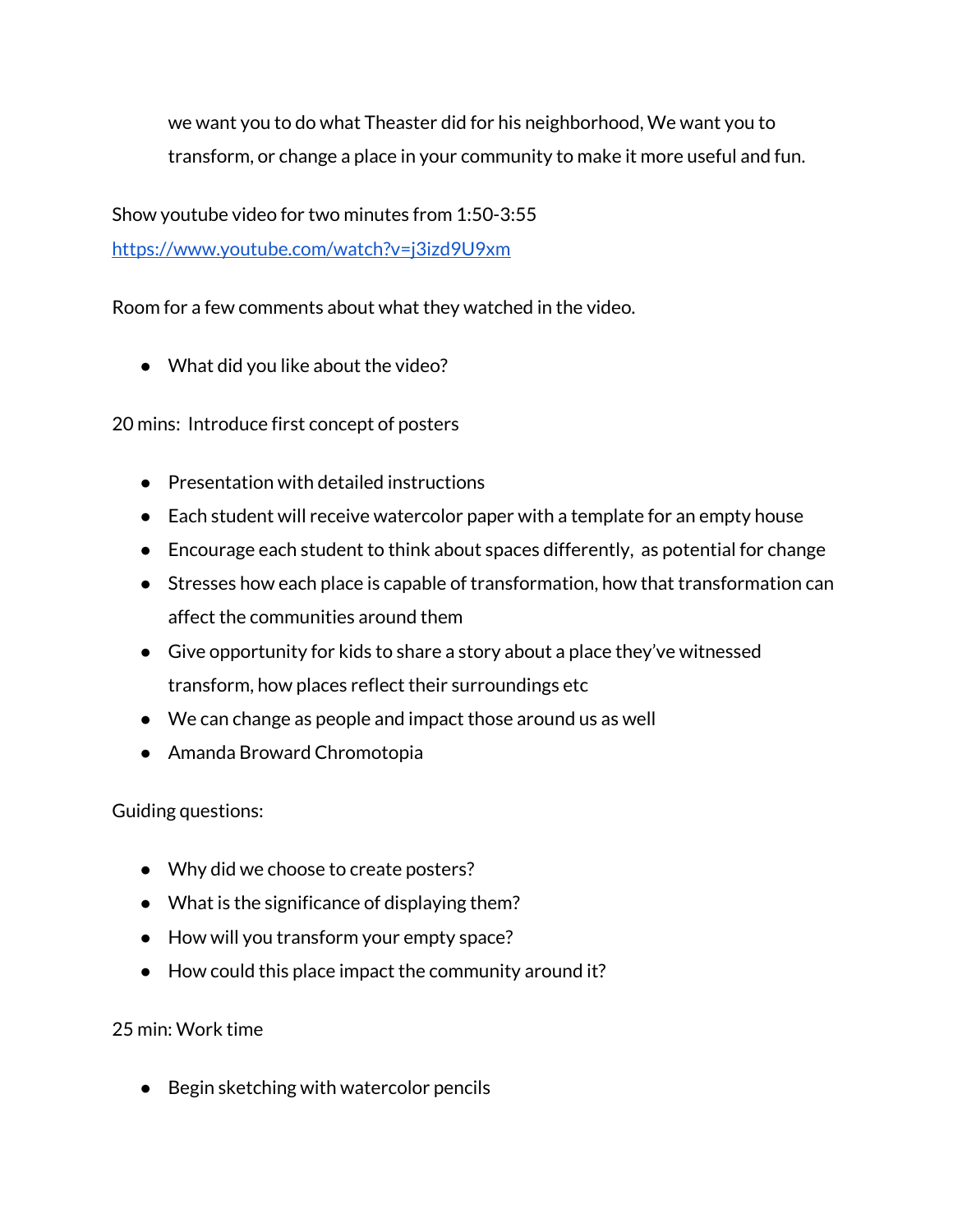- Teachers will walk around and ask about student's chosen place, offer advise
- How are you transforming this empty space?
- Why would you design things to look this way?

5 min cleanup

- Students will collect their colored pencils and teachers will pick them up from the tables
- Students make sure their tables are cleared and then sit quietly until their table is called
- Students make sure their names are written on their sketches and then come up by tables and place their sketches on designated table
- After placing their paper on the table they will line up by table for bathroom break

### 5 min bathroom break

If there is extra time after bathroom break allow students to work on their All About Me books or free draw.

Total Duration: 2 hours

### **Week 4 Day 2 /** 2:00- 4:15pm

Game for last 10 minutes of recess: Duck Duck Goose in two or three separate circles led by Natalie and another teacher

5-10 Minute Snack Time and Icebreaker:

● Students will be asked if they would like to share a short story about the place they chose to create with the rest of their classmates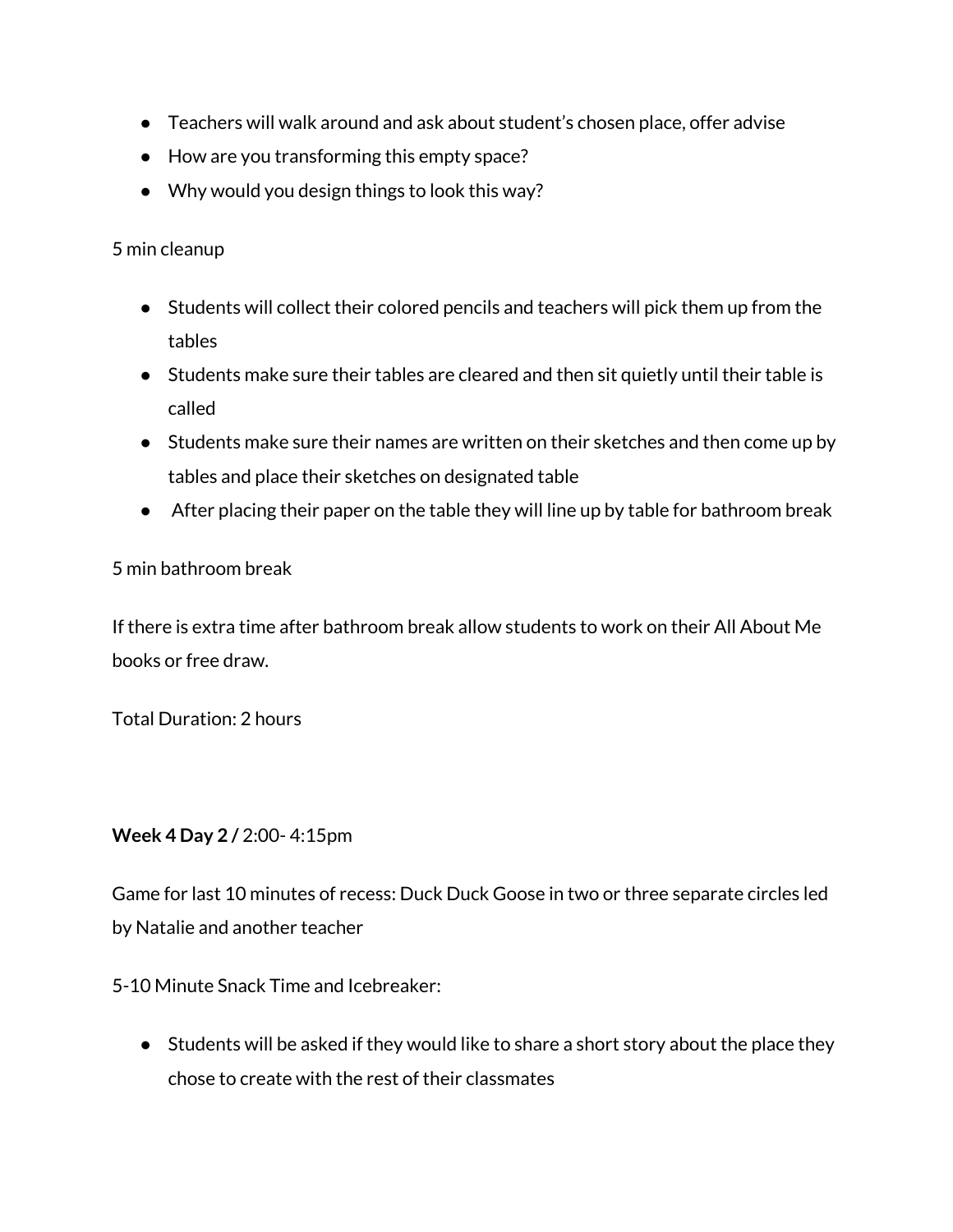- Students who choose to share about the place they are drawing will receive a reward (sticker)
- Teachers can share with the class a little bit about their communities, jumpstart the conversation and have students thinking about their final poster

5 Min Bathroom Break

5 Min Classroom Expectations

- Go over the plan for the day
- Review classroom expectations and attention grabbers

10 min VTS Presentation



VTS QUESTIONS (Lights off, students will come sit on the carpet)

- What do you see here?
- What do you think the artist used to create this?
- Where is this scene?
- Is this familiar to you?
- How does this make you feel?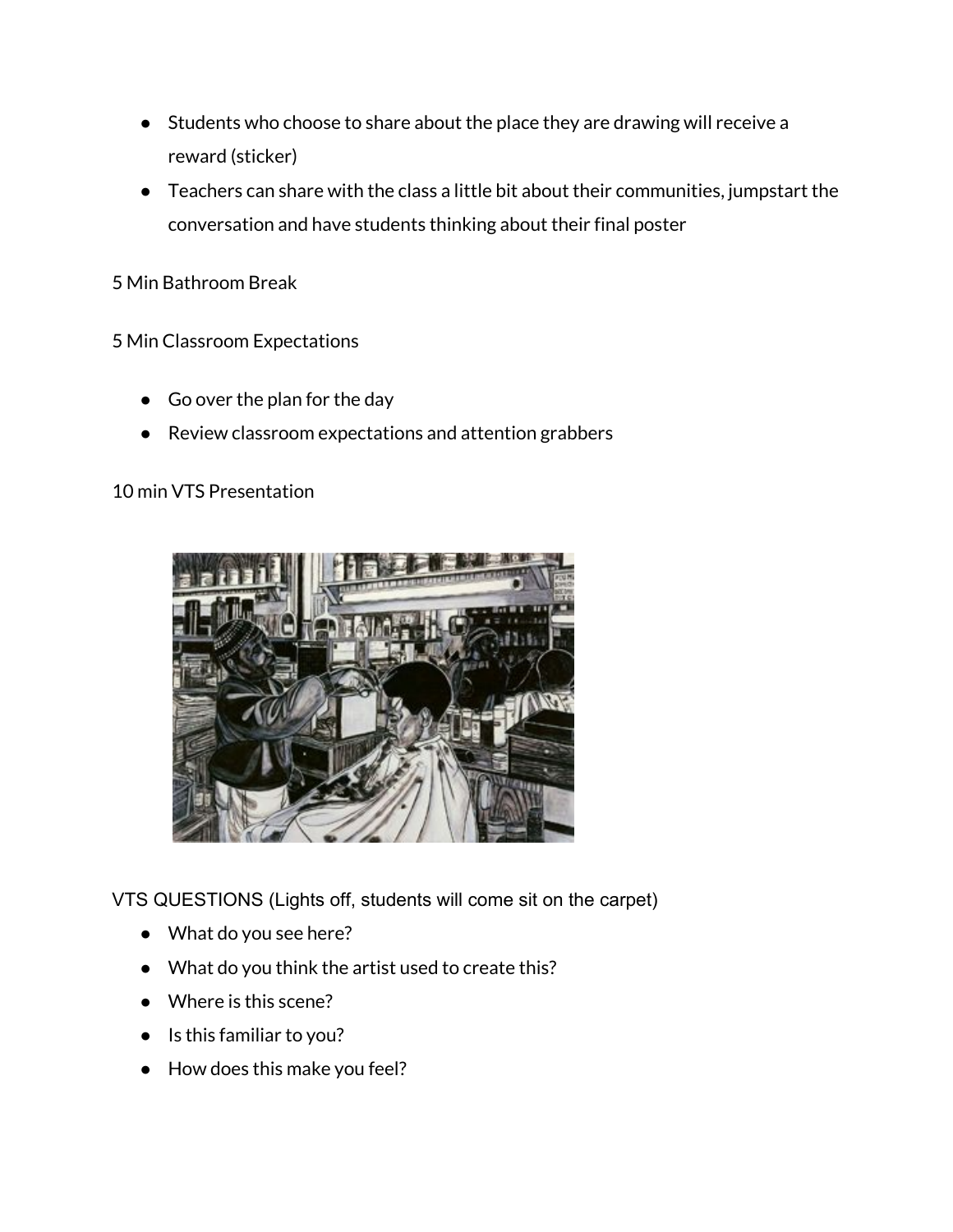- Where might this shop be located?
- How does this place fit in to a community?
- Why is this place important?
- How he relates: Willie Birch is an African American artist who draws inspiration from his hometown of New Orleans. By exploring the scenes of his daily life in New Orleans, Birch captures and celebrates the vibrant community in which he lives.

## 5 min Teacher Demo

- Pass around teacher example from Tuesday to remind students of the final poster product
- Teacher uses materials on watercolor paper, students learn how to use watercolor paint and watercolor pencils.



# 30 min Work Time

- Final posters are made from 12'' x 18'' watercolor paper
- Teachers distribute 3 watercolor palettes and 3 water cups with paint brushes to each table
- Students are called up table by table to collect their piece of watercolor paper

### **Outcomes/Objectives:**

● Students will create posters that depict a fictional, transformed space in their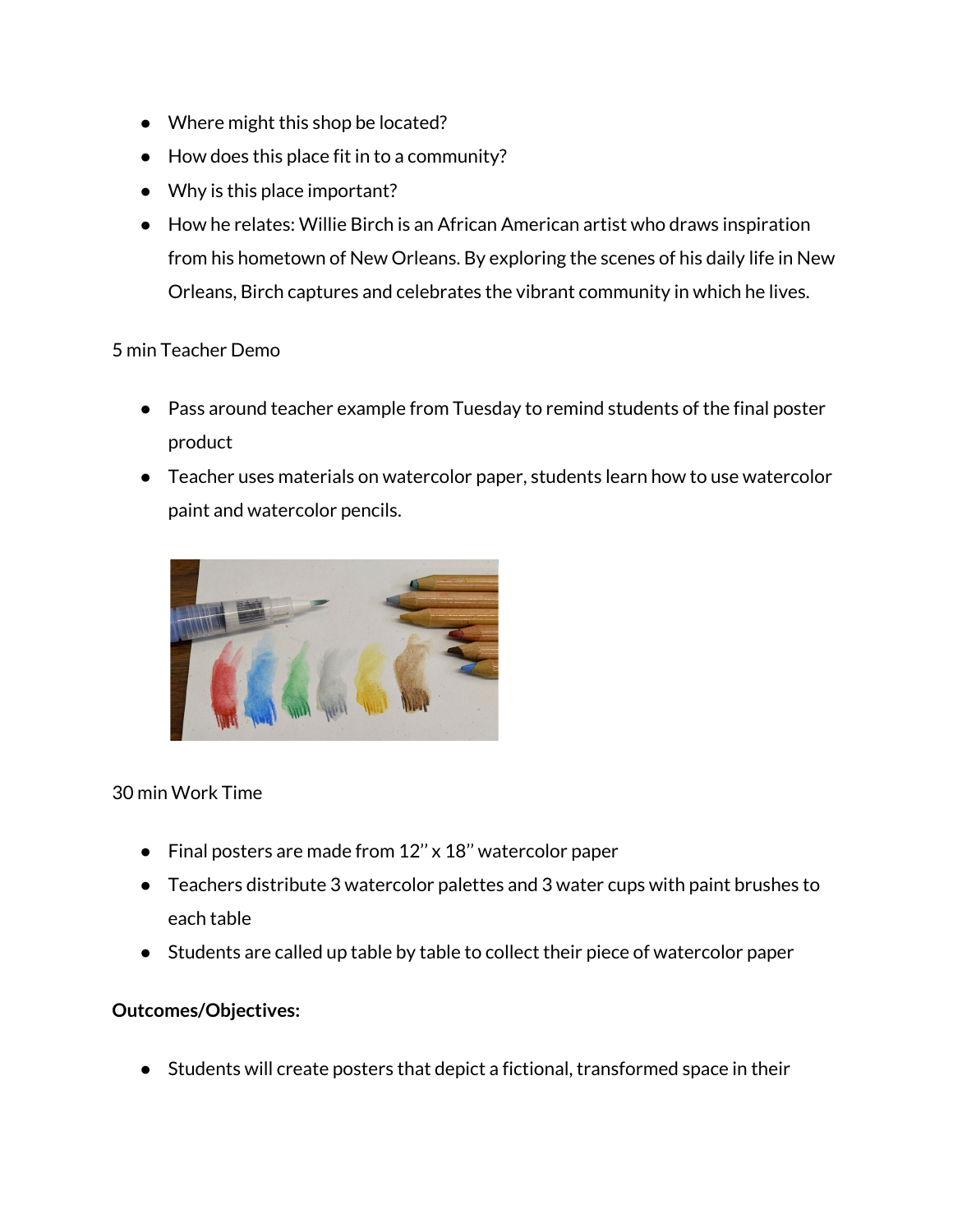community

- Students will recognize their own potential for transformation and their potential for impact within their community
- Recognize and celebrate diversity within their classroom.
- Students will consider specific places in their community and how they can be changed

# **Content Standards and or common core Learning Standards:**

- Asking students to transform an empty space builds their creative thinking skills as well as their spatial awareness
- Drawing comparisons between physical and emotional transformations, students see their own self worth and their capability for change through the work of Theaster Gates
- Listening to their peers describe transformation within their imagined space will allow students to consider other perspectives as well as see the transformative qualities in others. How do we impact each other?

# **Use of Formative Assessment to Inform Planning:**

● Group discussion following the first day of drawing. Connect students work back to the work of Theaster Gates. Ask students to draw comparisons.

# **Materials:**

Day 1:

- Mini Art Show
	- Finished flags from week 2 hung on ribbon
		- Ribbon and safety pins